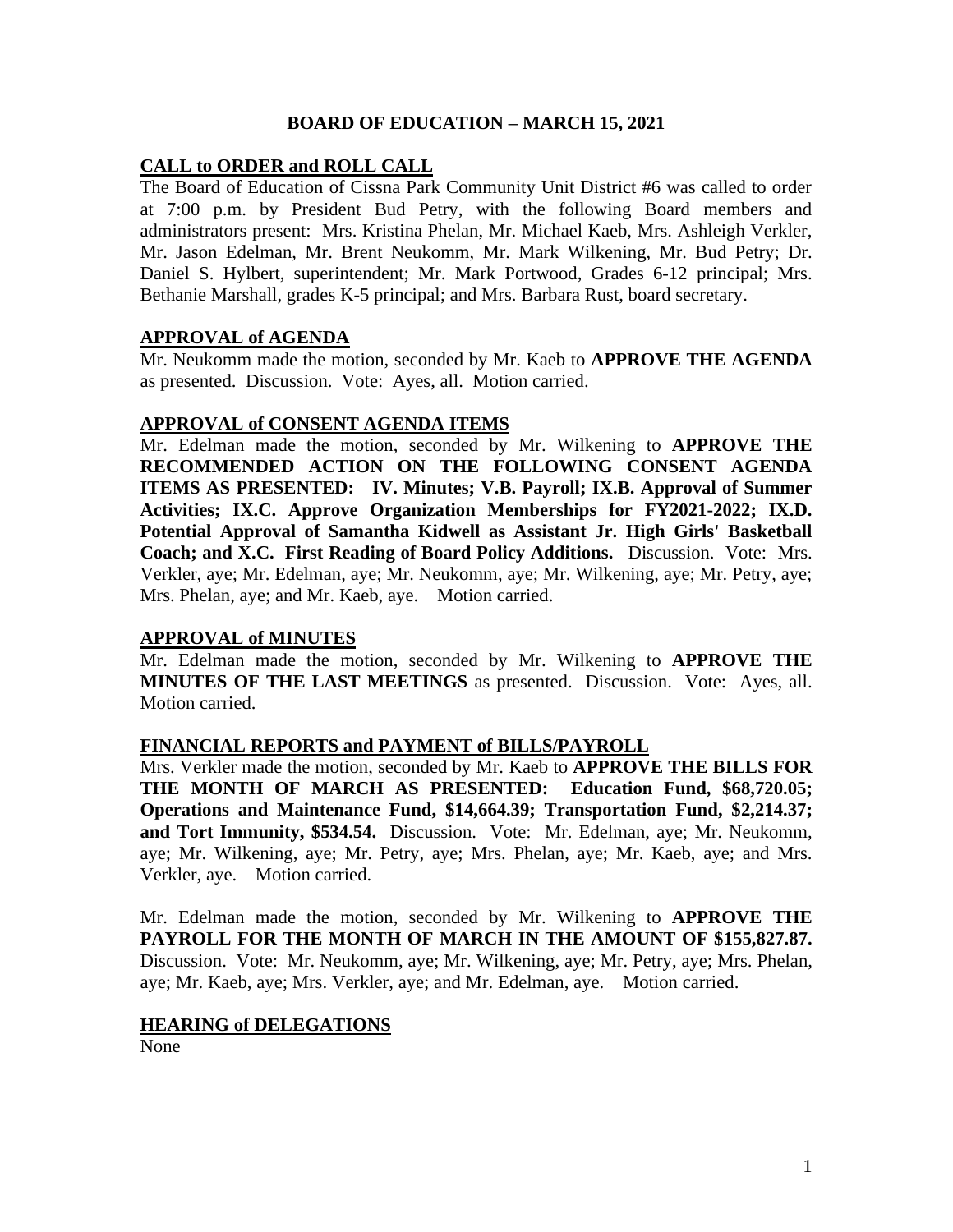# **COMMUNICATIONS**

The following communications were received: Letter of Interest from Samantha Kidwell for Junior High Assistant Girls' Basketball Coach; Letter from Alexis Seggebruch requesting permission to graduate early; and Quote from JODAN Contracting for installation and wiring of air conditioning for Rooms 201, 202, & 203 in the junior high.

### **COMMITTEE REPORTS**

None

## **REPORT FROM PRINCIPALS**

Mrs. Bethanie Marshall, K-5 principal, informed the board that Alexis Seggebruch is requesting permission for early graduation. Ms. Seggebruch was in the audience and spoke briefly as to why she wanted to graduate early. Mrs. Marshall also informed the board that Tresa Maul won a \$500 Eastern Illini Electric Co-Op grant. An article about this grant was placed in the Cissna Park News earlier.

Mr. Mark Portwood, junior/senior high principal informed the board that the Illinois State Board of Education has moved the following testing to the fall of next school year: SAT, IAR, and Science testing. Sports activities continue to move forward; and the Pixellot camera system that will be used for sporting events should arrive any time.

Board President, Bud Petry, informed the board on discussions he had with the school attorney, the public health department, and the Illinois Association of School Boards concerning the overnight senior class trip and Prom. After much consideration and information on liability, the board thought in the best interest and safety of the students that the class trip should be cancelled. Students will receive a refund and will have several days off from school closer to the graduation date in May. Mr. Petry is still waiting on information from the Public Health Dept. on guidelines and perimeters for Prom.

Mr. Edelman made the motion, seconded by Mr. Wilkening to **APPROVE THE USE OF THE SCHOOL FOR THE FOLLOWING SUMMER ACTIVITIES: 1. Elementary / Jr. High Volleyball Camp; 2. H.S. Volleyball Camp; 3. Elementary / Jr. High Basketball Camp; 4. H.S. Basketball Camps; 5. H.S. Boys' Basketball Classic Tourney; and 6. H.S. Boys' Basketball League.** Discussion. Vote: Ayes, all. Motion carried.

Mr. Edelman made the motion, seconded by Mr. Wilkening to **JOIN THE FOLLOWING ORGANIZATIONS FOR 2021-2022: Illinois Elementary School Association (IESA), Illinois High School Association (IHSA), Illinois Association of School Boards, (IASB), the Twin County, and the Sangamon Valley H.S. Athletic Conference.** Discussion. Vote: Mr. Wilkening, aye; Mr. Petry, aye; Mrs. Phelan, aye; Mr. Kaeb, aye; Mrs. Verkler, aye; Mr. Edelman, aye; and Mr. Neukomm, aye. Motion carried.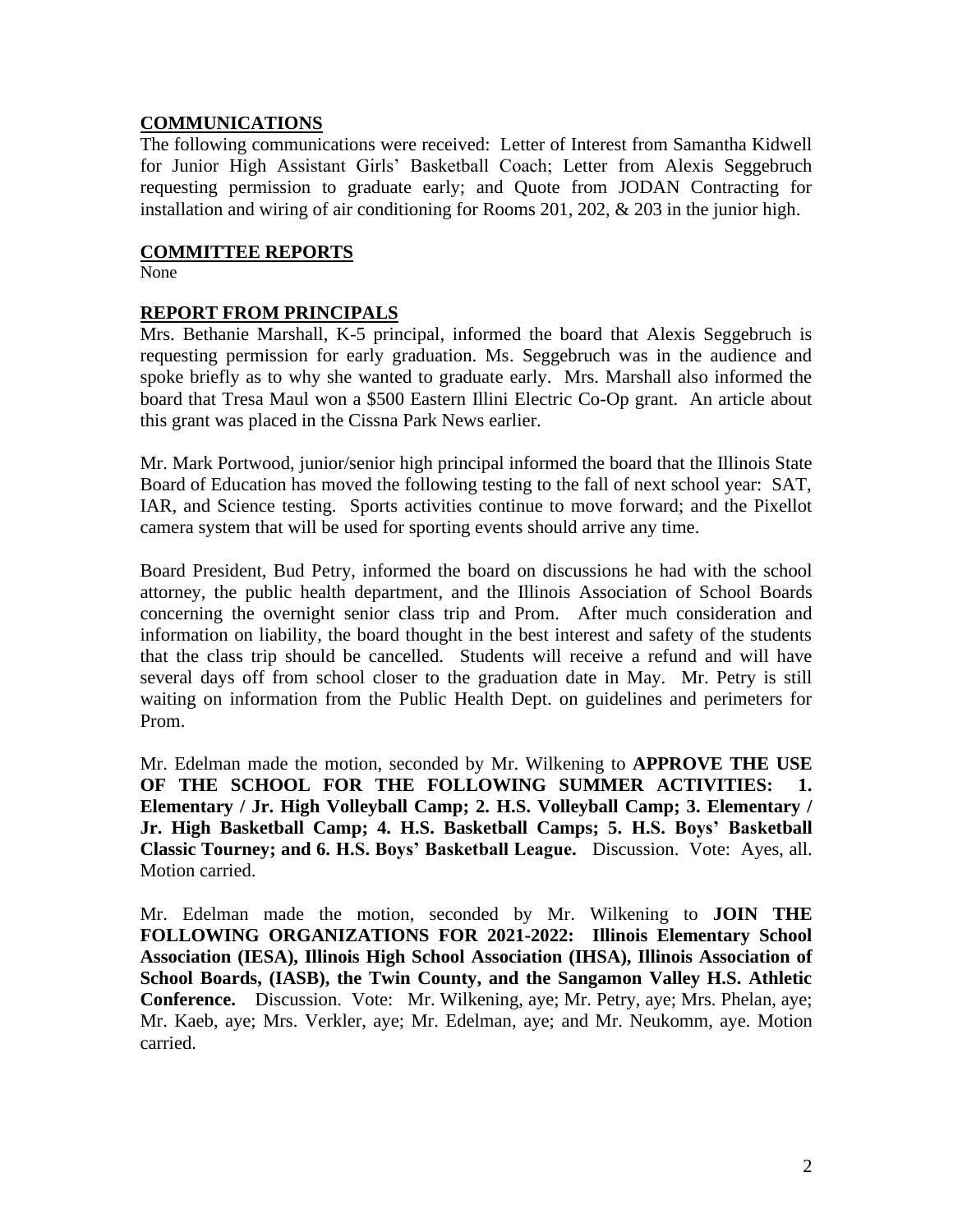Mr. Edelman made the motion, seconded by Mr. Wilkening to **EMPLOY SAMANTHA KIDWELL AS JUNIOR HIGH ASSISTANT GIRLS' BASKETBALL COACH FOR THE 2020-2021 SCHOOL YEAR WITH DUTIES ASSIGNED BY THE SUPERINTENDENT.** Discussion. Vote: Mr. Petry, aye; Mrs. Phelan, aye; Mr. Kaeb, aye; Mrs. Verkler, aye; Mr. Edelman, aye; Mr. Neukomm, aye; and Mr. Wilkening, aye. Motion carried.

Mr. Edelman made the motion, seconded by Mr. Neukomm to **APPROVE THE EARLY GRADUATION REQUEST OF ALEXIS SEGGUBRUCH AT THE END OF THE 2021 FALL SEMESTER WITH THE UNDERSTANDING THAT ALEXIS MEETS ALL REQUIREMENTS OUTLINED IN THE CURRENT 2020- 2021 CISSNA PARK STUDENT HANDBOOK.** Discussion. Vote: Ayes, all. Motion carried.

### **SUPERINTENDENT'S REPORT**

Dr. Hylbert reminded the board members to file their Statements of Economic Interest with the Iroquois Co. Clerk's office.

Mr. Wilkening made the motion, seconded by Mrs. Phelan to **APPROVE THE INTER-DISTRICT AGREEMENT WITH IROQUOIS SPECIAL EDUCATION CO-OP TO PROVIDE TWO DAYS OF SPEECH THERAPIST SERVICES PER WEEK BY SUNITA RUEB DURING THE 2021-2022 SCHOOL TERM AS PER SEPARATE COPY.** Discussion. Vote: Mrs. Phelan, aye; Mr. Kaeb, aye; Mrs. Verkler, aye; Mr. Edelman, aye; Mr. Neukomm, aye; Mr. Wilkening, aye; and Mr. Petry, aye. Motion carried.

Mr. Edelman made the motion, seconded by Mrs. Verkler to **APPROVE THE INTER-DISTRICT AGREEMENT WITH CRESCENT–IROQUOIS C.U.S.D. #249 TO PROVIDE ONE DAY OF SPEECH THERAPIST SERVICES PER WEEK BY SUNITA RUEB DURING THE 2021-2022 SCHOOL TERM AS PER SEPARATE COPY.** Discussion. Vote: Mrs. Phelan, aye; Mr. Kaeb, aye; Mrs. Verkler, aye; Mr. Edelman, aye; Mr. Neukomm, aye; Mr. Wilkening, aye; and Mr. Petry, aye. Motion carried.

A first reading of Board Policy addition, 7:345—Use of Educational Technologies; Student Data Privacy and Security, was read. A second reading and approval will be made at the April 2021 school board meeting.

# **EXECUTIVE SESSION**

Mr. Wilkening made the motion, seconded by Mr. Neukomm to **RECESS AT 7:31 P.M. TO ENTER CLOSED SESSION BEGINNING APPROXIMATELY AT 7:34 P.M. FOR THE PURPOSE OF:** 

1. To discuss the appointment, employment, compensation, discipline, and performance of specific certified and educational support personnel.